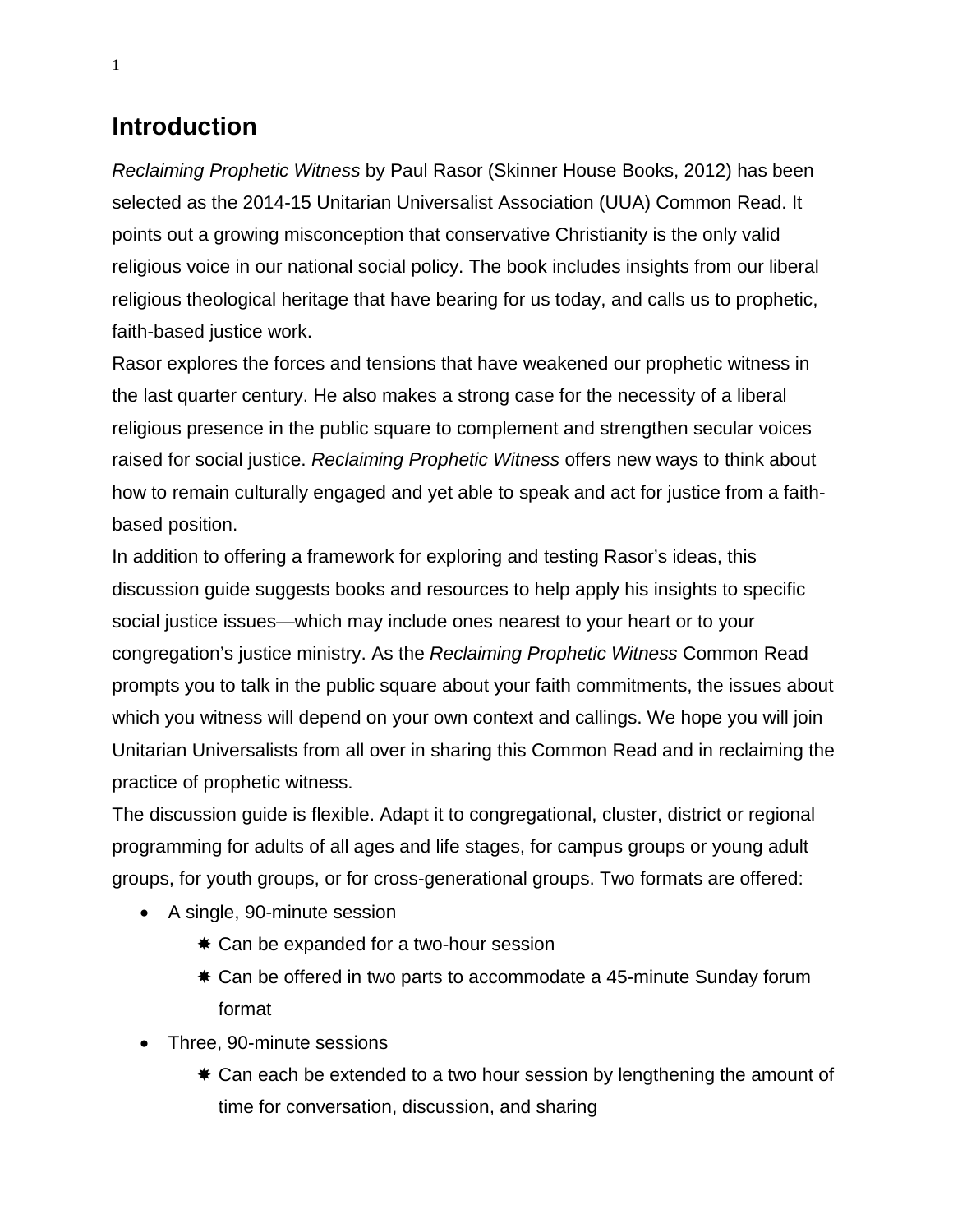# **Single Session**

## **Goals**

- Provide a framework for readers to respond to *Reclaiming Prophetic Witness* and to test Rasor's ideas against personal experience
- Invite readers to share their reactions, reflections, and stories in a safe and trusting community
- Provide an opportunity for readers to apply Rasor's ideas to a social justice issue or challenge that is present in their own communities and context.

## **Materials**

- Chalice, candle and lighter or LED battery-operated candle
- Newsprint, markers, and tape

## **Preparation**

- Write these covenant points on newsprint, but do not post:
	- o We agree to speak from our own experiences and perspectives.
	- o We agree to listen respectfully to the experiences and perspectives of other people.
	- o We agree to pay attention to the group process, making sure that everyone has the opportunity to speak and to listen.
	- o We agree to use this time as an opportunity for ethical, religious, and spiritual discernment, rather than as a time to debate politics or public policy.
- Write these reflection and sharing questions on newsprint, and post:
	- o What from your own experience came to mind as you read *Reclaiming Prophetic Witness*?
	- o What personal experience do you have of advocating for justice? Critiquing society?
	- o On which values has your justice advocacy rested? Are they secular or religious—or both?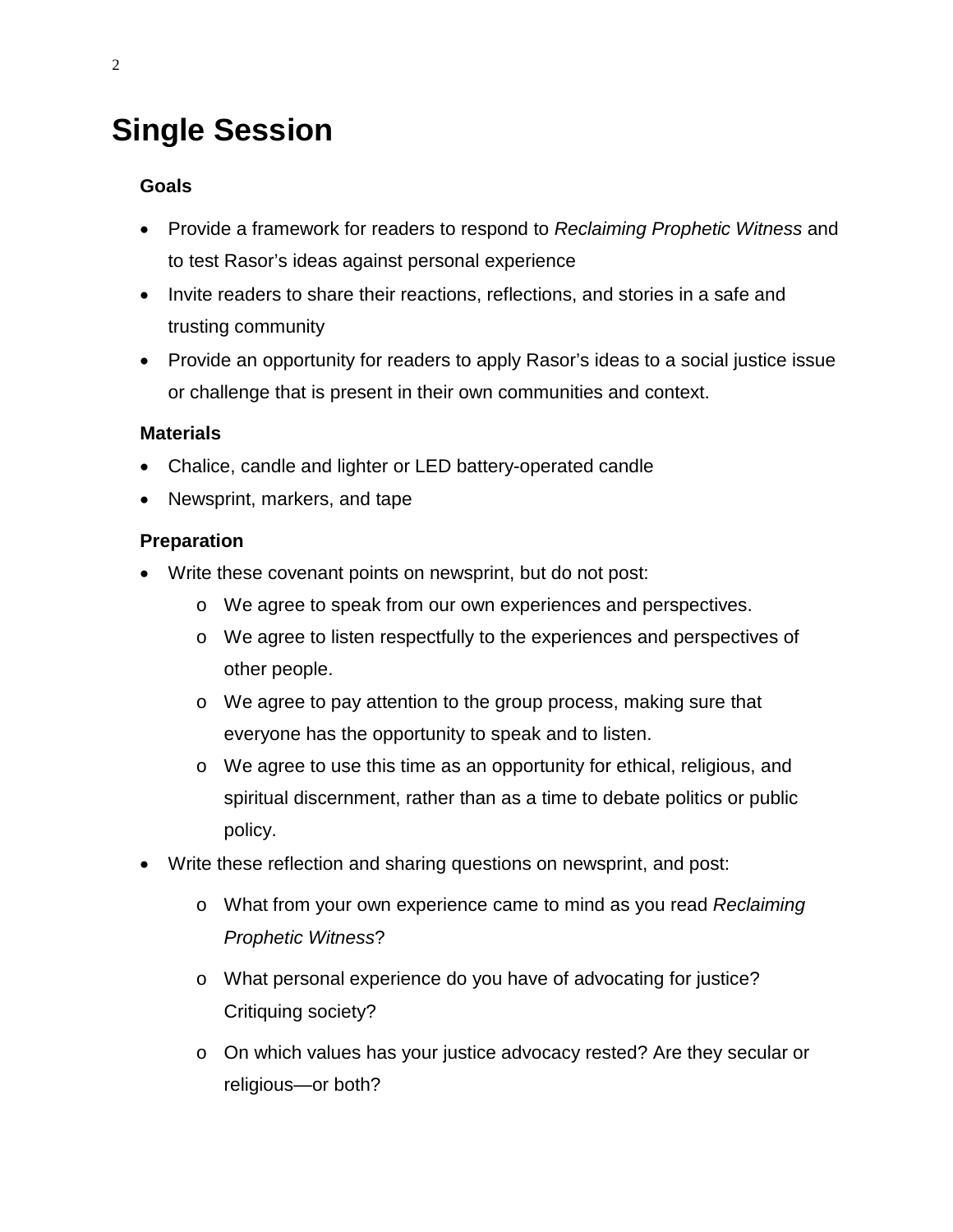- o How might you do things differently going forward based on insights from the book?
- Title a piece of newsprint, "Core Theological Principles of Religious Liberals." Write this list, but do not post:
	- o The fundamental unity and interdependence of all existence
	- o The transforming power of love
	- o The inherent worth and dignity of all persons
	- o Human freedom
	- o Rejection of moral dualism (rejecting the sharp separation of good and evil, refusing to assign individuals and nations to one category or the other)
	- o Social justice- enable all to live with dignity and respect
	- o Cooperative power- persuasion over coercion
	- o Religious freedom
	- o Theological openness

## **Description**

## **Chalice Lighting/Opening Reading** (5 minutes)

Light the chalice and share these words, adapted from an essay by the Rev. Meg Riley, from *[A People So Bold](http://www.uuabookstore.org/productdetails.cfm?PC=3433)* (Skinner House, 2009); used with permission.

*Our congregations [and faith communities] must be places where hope is understood as an existential choice, cultivated as a spiritual discipline, and offered through concrete forms of action. Prophetic congregations [and faith communities] put forward multiple opportunities for existential hope to emerge from joint action – people bearing together what we cannot bear alone. Often this begins with simply witnessing what seems awful – witnessing it with others instead of alone at the computer. It begins with watching what gives life and what drains life, and naming it in community. Then, as the Hebrew scriptures tell us in Deuteronomy 30:19, it requires choosing: "I have set before you life and death, blessings and curses. Choose life."…*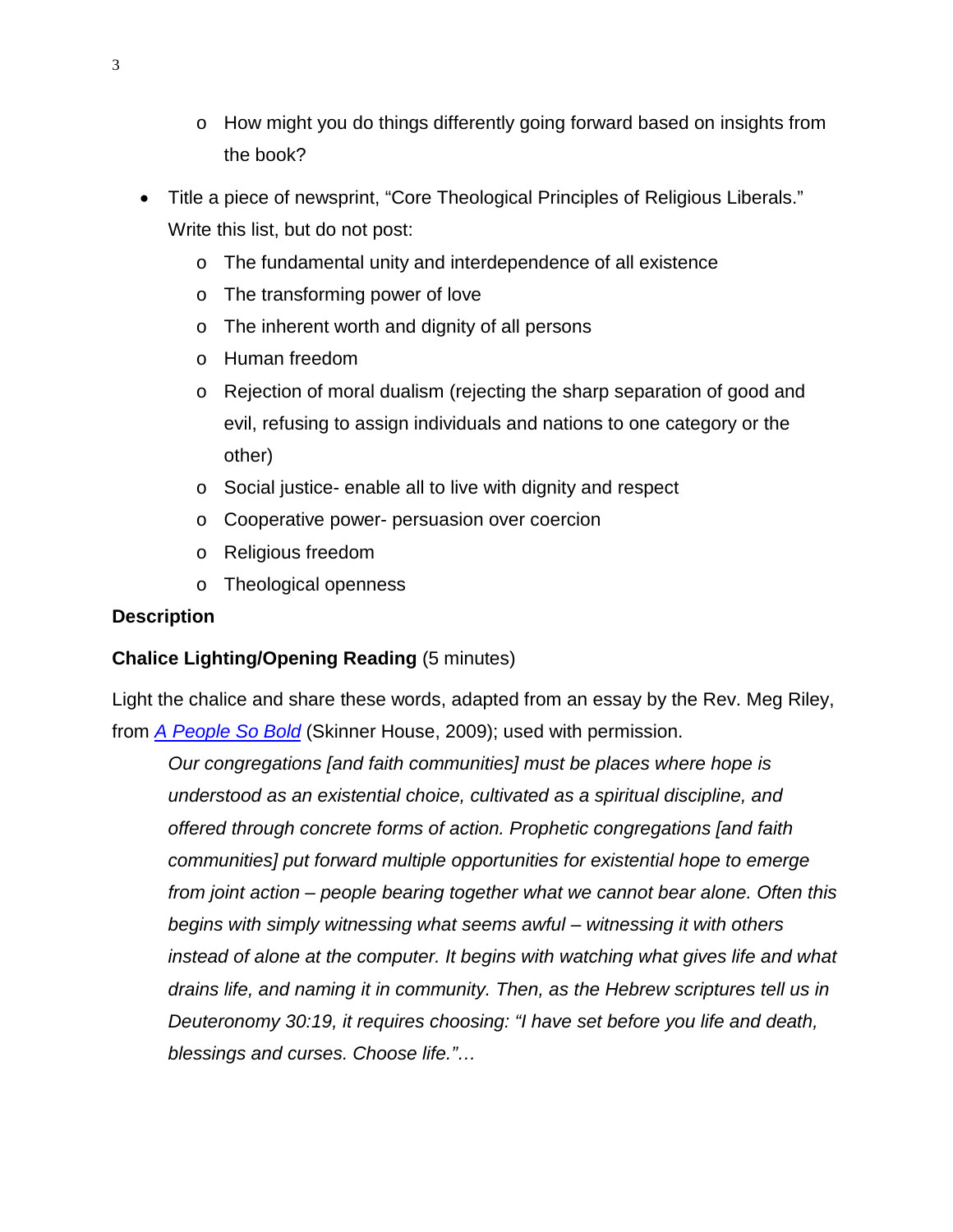*Prophetic UU congregations are grounded in centuries-old theologies, which teach that we have the power and responsibility to cocreate what is holy. They are communities where we and others are deeply valued and mutually known. Prophetic congregations [and communities] refuse to accept brokenness as a final answer, but work from realistic hope, choosing life, choosing to be a blessing.* 

## **Creating a Covenant (5 minutes)**

Post the covenant points you have written on newsprint. Propose them as guidelines. Ask if any points need to be clarified, added, or amended. Note changes on newsprint. When the covenant is complete, invite participants to voice or signal agreement.

## **Introductions and Sharing Stories** (15 minutes)

Tell participants you will invite each person to introduce themselves and to relate a personal experience with critiquing society and advocating for justice. Call attention to the newsprint you have posted with reflection and sharing questions. Read aloud the questions you have posted, explaining that these questions may help them find their story. Allow silence for a minute or two for people to find their words. Then, invite each person in turn to speak briefly uninterrupted, asking them to share only a single story. Mention that for this conversation and any others, each person reserves the right to pass.

#### **Discussion** (20 minutes)

Read this excerpt from *Reclaiming Prophetic Witness* (p. 32-33):

*Religious liberals today may also be reluctant to speak religiously in public contexts because they don't want to seem "too religious." Over the past quarter century, the most visible and vocal religious groups in the United States have been those of the religious right. Many of these groups aggressively link conservative or fundamentalist theologies to conservative political agendas that liberals rightly perceive as creating threats to basic liberties, including religious liberty. Religious liberals can all too easily buy into the widespread but erroneous assumption that if you're religious, you must be conservative. Religious liberals*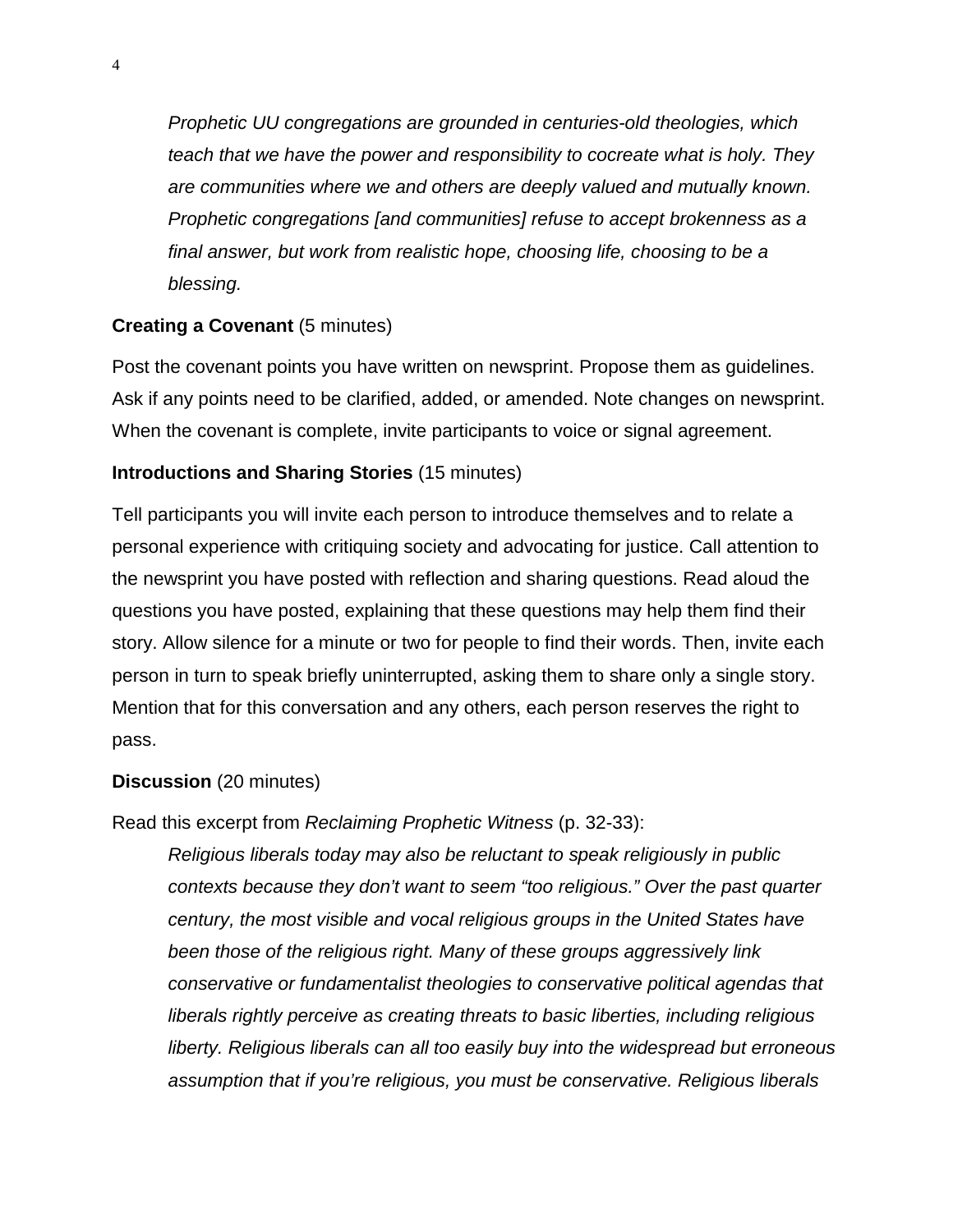*understandably want to avoid being perceived as conservative, so they keep quiet about their faith…*

*…[In addition, religious liberals] are heirs of the philosophical tradition that separates religion and politics. Some people think that this tradition requires not only the institutional separation of church and state but also a kind of intellectual separation of religious ideas and political deliberation…The danger is that delegitimizing public religious discourse encourages religious liberals to disguise their religious commitments and rationalizes their reluctance to speak publicly using religious language, thus undermining both clarity and the conviction of their message, and in turn weakening the liberal prophetic voice.*

Lead a discussion, asking:

- How well does Rasor's assessment match with your own experience?
- Have your concerns about the faith-based arguments advanced by religious conservatives led you to shy away from making your own faith-based arguments?
- What concerns do you have (if any) about offering religious arguments in the public square?
- How might it change your speaking, writing, and witnessing on public issues if you included both faith-based reasons and democratic principles reasons for your positions?

(Optional break for 45 minute forums. If you are doing this in two sessions, begin the second session with a summary of the discussion from the first.)

#### **Discussion** (25 minutes)

Post the list of core theological principles of most religious liberals. Lead a discussion, asking, "Do you agree with Rasor's list? Are your Unitarian Universalist religious values reflected in this list?" Allow about 10 minutes for this part of the discussion. Then say, "Rasor points out that there are many points of agreement between the core theological principles of religious liberals and the values that underlie democratic political structures. He cautions against religious identity becoming *'*so thin that liberal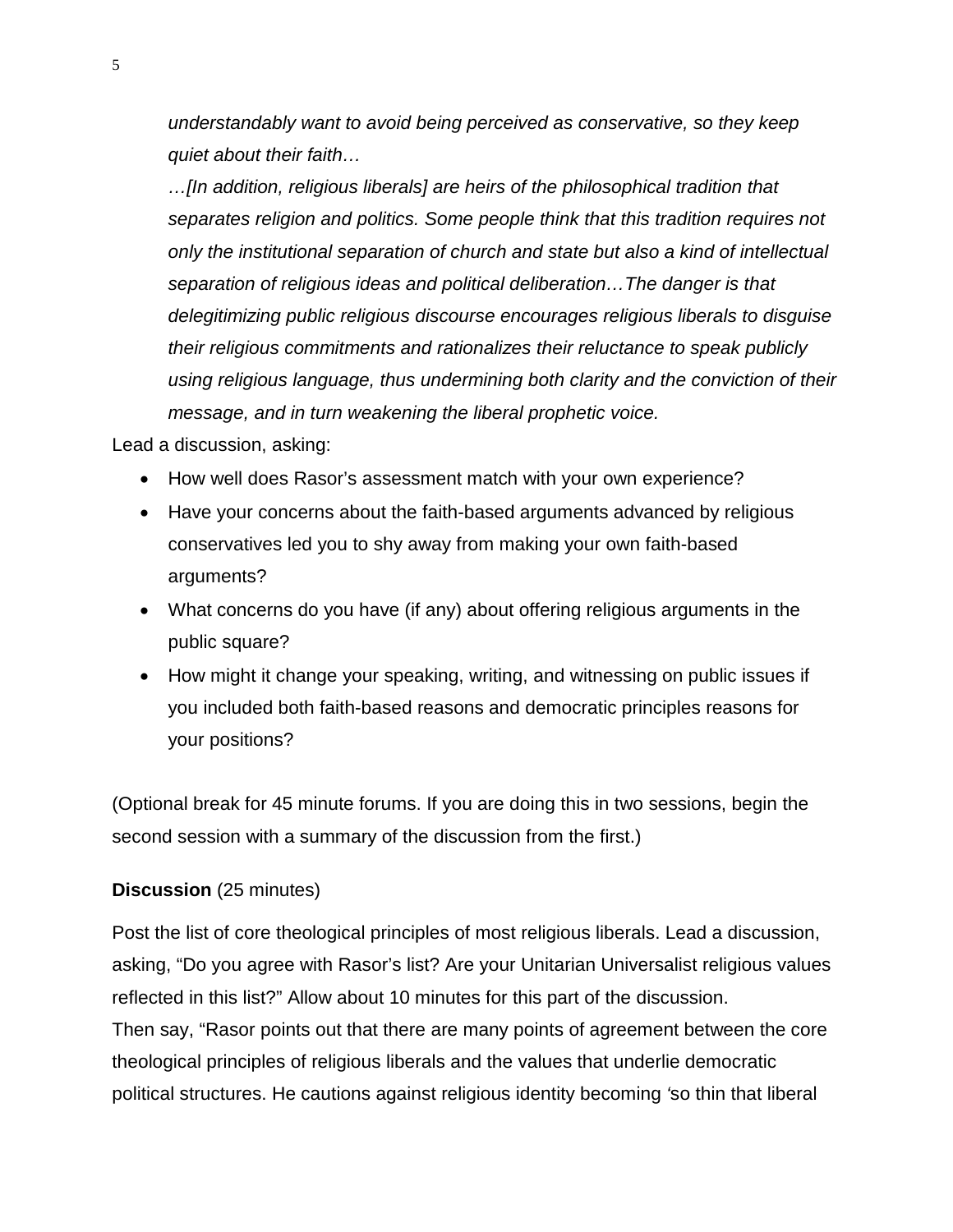religion becomes indistinguishable from liberal politics.'" Lead a discussion using these questions:

- How are democratic values (small d) the same as religious liberal values? How do they differ?
- How do we maintain a prophetic stance based on religious values without becoming too closely identified with political candidates or parties? Why is it important to do so?

# **Discussion** (15 minutes)

Invite participants to consider one or more justice issues of importance to their congregation. How can they reclaim prophetic witness in their work on that issue, naming faith-based values as well as political values in their public reason-giving? Consider making a commitment to read a second book particular to the chosen issue and discuss together how to frame faith-based reasons to support justice advocacy. Here are some suggestions, drawn from the excellent selection of nominees for the 2014-2015 UUA Common Read:

## **Global Warming and Climate Change**

*[Early Spring: An Ecologist and Her Children Awake to a Warming World](http://www.uuabookstore.org/productdetails.cfm?PC=3465)* by Amy Seidl (Beacon Press, 2009)

# **Voting Rights and Civil Rights**

*[The Selma Awakening: How the Civil Rights Movement Tested and Changed](http://www.uuabookstore.org/productdetails.cfm?PC=2088)  [Unitarian Universalism](http://www.uuabookstore.org/productdetails.cfm?PC=2088)* by Mark Morrison-Reed (Skinner House, 2014) *[Gather at the Table: The Healing Journey of a Daughter of Slavery and a Son of the](http://www.uuabookstore.org/productdetails.cfm?PC=3747)  [Slave Trade](http://www.uuabookstore.org/productdetails.cfm?PC=3747)* by Thomas Norman DeWolf and Sharon Leslie Morgan (Beacon Press, 2013)

## **Immigration Justice**

*[Hunting Season: Immigration and Murder in an All-American Town](http://www.beacon.org/Hunting-Season-P1053.aspx)* by Mirta Ojito (Beacon Press, 2013)

## **Faith-based Justice Advocacy Partnerships**

*[Not For Ourselves Alone: Theological Essays on Relationship](http://www.uuabookstore.org/productdetails.cfm?PC=3821)* by Burton D. Carley and Laurel Hallman (Skinner House, 2014)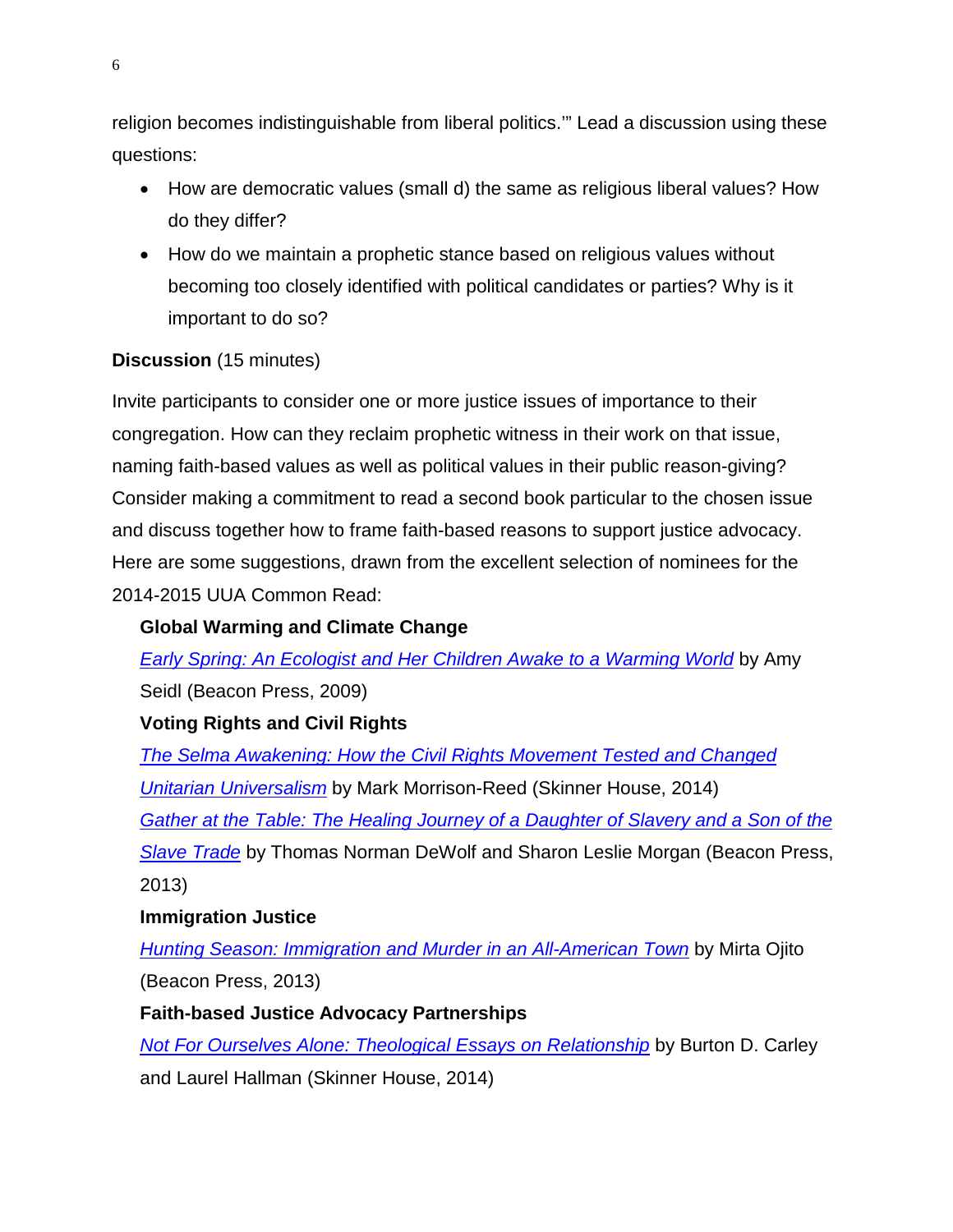# *[Active Hope: How to Face the Mess We're in Without Going Crazy](http://www.activehope.info/)* by Joanna Macy and Chris Johnstone (New World Library, 2012)

How might faith-based prophetic witness about the issue become part of your worship and education as well as your witness in the public square? Which individuals and groups are key to strengthening your witness for justice? Ask individual participants to commit to specific actions and timelines to bring others into the conversation and/or to plan and publicize a second book reading and discussion to help frame your prophetic witness in terms of religious commitments and values.

## **Closing** (5 minutes)

Share this passage from *Reclaiming Prophetic Witness* (p. 51-52):

*At a minimum, religious liberals need to be clearer and more intentional about the religious dimensions of our convictions. We can look at our complex tangle of motivations and try to discern how our religious commitments fit. We can say to ourselves, "Yes, my commitment to social justice is based at least partly on my religious convictions," and then try to express them in ways that address specific situations.*

*…When we speak publicly, we can be intentional about saying that there are religious reasons, and that they matter.* 

Extinguish the chalice.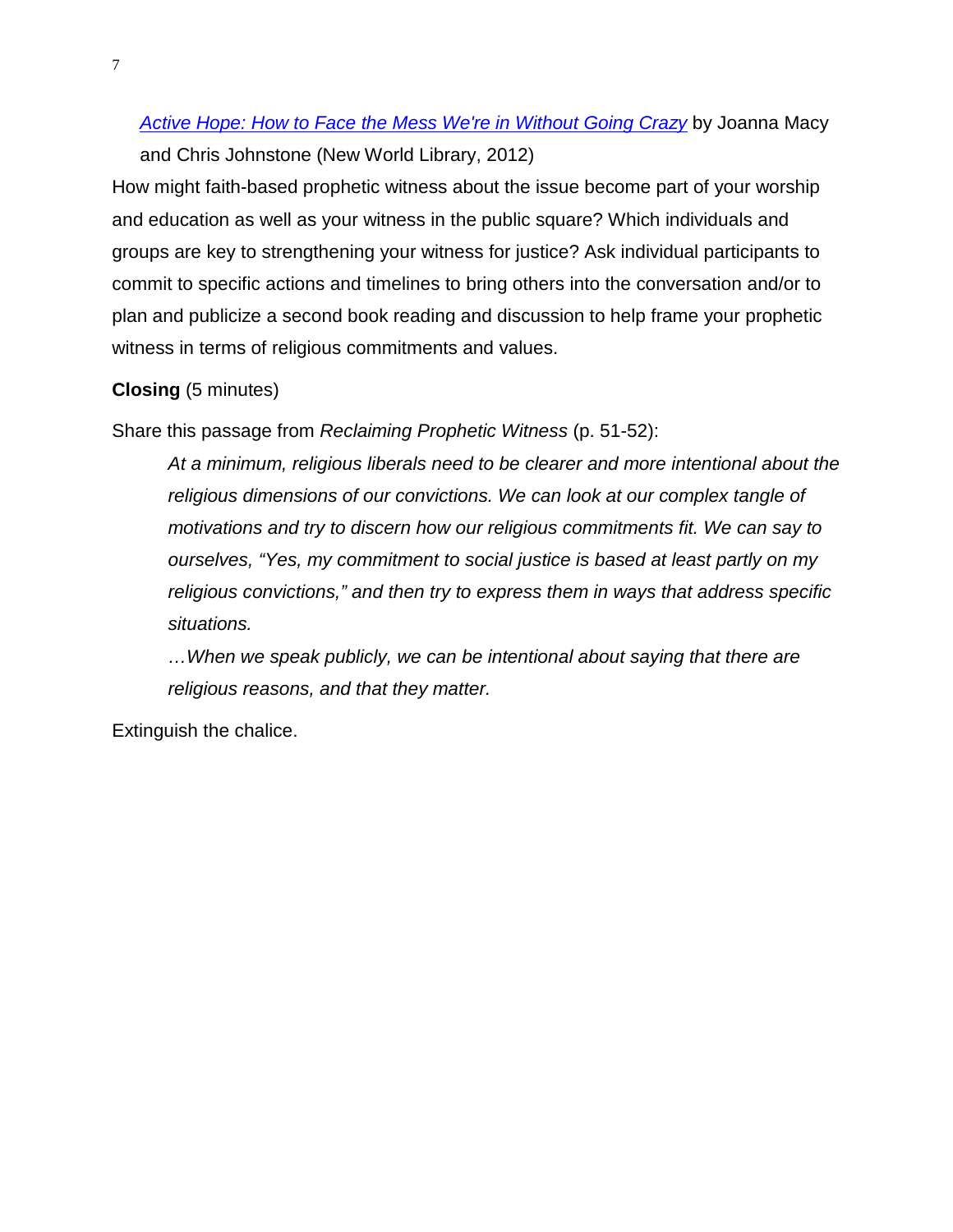# **Three Sessions**

## **Goals**

- Provide a framework for readers to respond to *Reclaiming Prophetic Witness* and to test Rasor's ideas against personal experience
- Invite readers to share their reactions, reflections, and stories in a safe and trusting community
- Explore ways in which the framework presented in the book can strengthen the social justice and witness work of a congregation, group, or individual
- Provide an opportunity for readers to apply Rasor's ideas to a social justice issue or challenge that is present in their own communities and context.

## **Session 1**

## **Materials**

- Chalice, candle and lighter or LED battery-operated candle
- Newsprint, markers, and tape

## **Preparation**

- Write these covenant points on newsprint, but do not post:
	- o We agree to speak from our own experiences and perspectives.
	- o We agree to listen respectfully to the experiences and perspectives of other people.
	- o We agree to pay attention to the group process, making sure that everyone has the opportunity to speak and to listen.
	- o We agree to use this time as an opportunity for ethical, religious, and spiritual discernment, rather than as a time to debate politics or public policy.
- Write these discussion questions on newsprint, and post:
	- o Do you agree with Rasor that there is a vital prophetic role for religious people to play in the public square?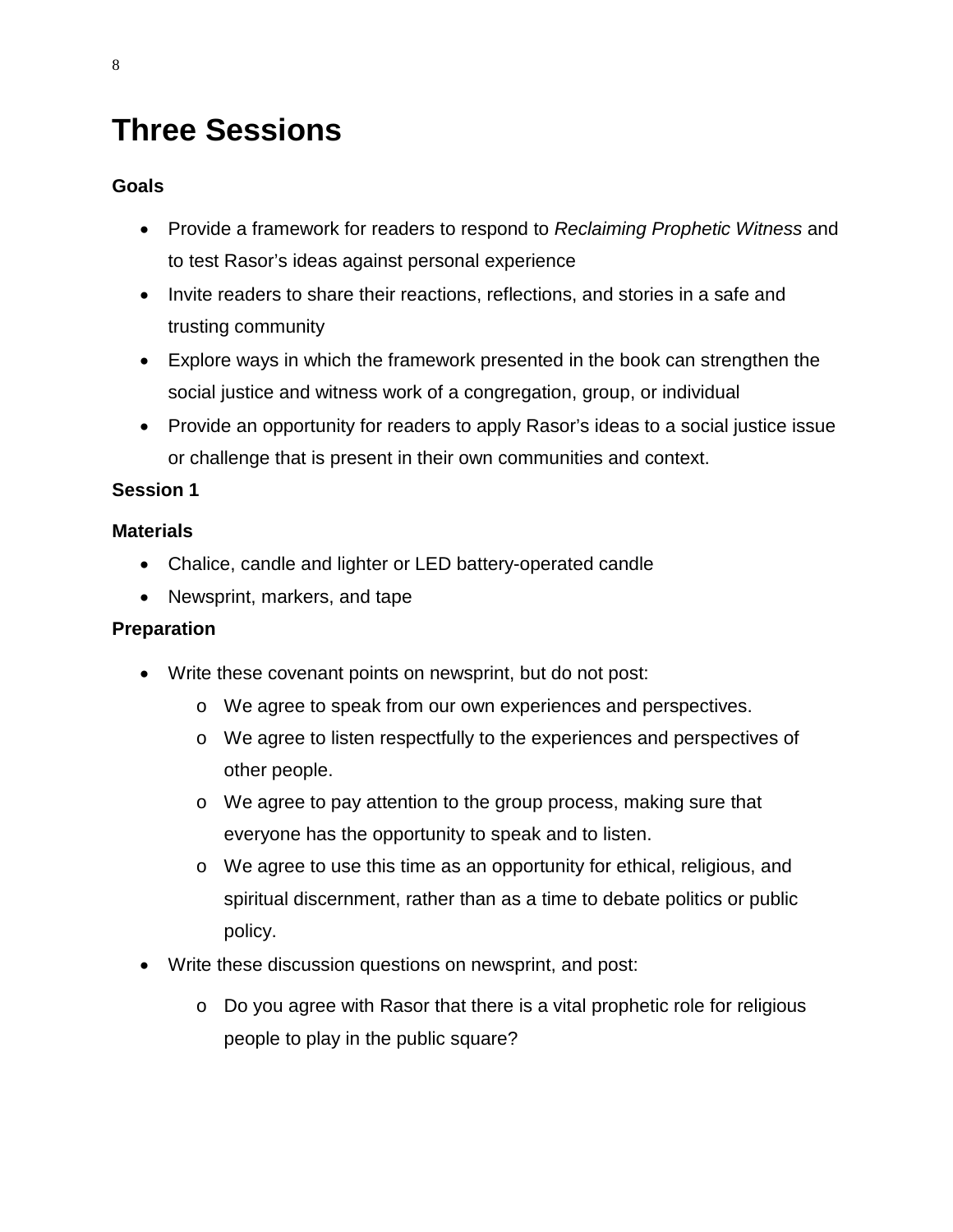- o How might religious liberals embrace that role? How does the prophetic witness of religious liberals contribute to a healthier and more just society?
- Write these reflection and sharing questions on newsprint, but do not post:
	- o What from your own experience came to mind as you read Reclaiming Prophetic Witness?
	- o What personal experience do you have of advocating for justice? Critiquing society?
	- o On which values has your justice advocacy rested? Are they secular or religious—or both?
	- o How might you do things differently going forward based on insights from the book?

#### **Description**

#### **Chalice Lighting/Opening Reading** (3 minutes)

Welcome participants. Light the chalice and share "Invocation" by the Rev. Angela Herrera from *[Reaching for the Sun: Meditations](http://www.uuabookstore.org/productdetails.cfm?PC=3600)* (Skinner House, 2012); used with permission.

*Don't leave your broken heart at the door; bring it to the altar of life. Don't leave your anger behind; it has high standards and the world needs vision. Bring them with you, and your joy and your passion. Bring your loving, and your courage and your conviction. Bring your need for healing, and your power to heal.*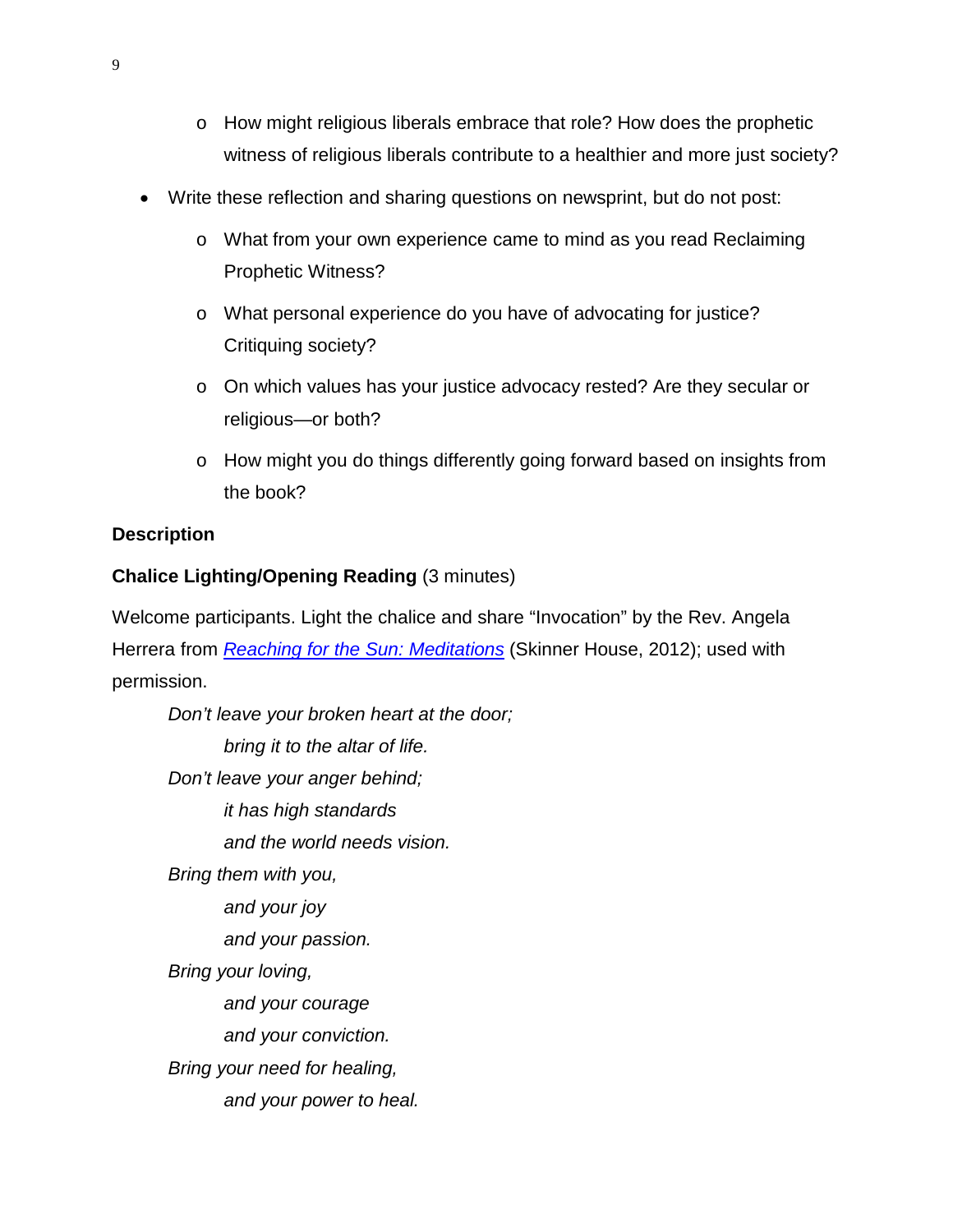*There is work to do And you have all that you need to do it right here in this room.*

#### **Creating a Covenant (10 minutes)**

Post the covenant points you have written on newsprint. Propose them as guidelines. Ask if any points need to be clarified, added, or amended. Note changes on newsprint. When the covenant is complete, invite participants to voice or signal agreement.

#### **Introductions and First Impressions** (20 minutes)

Tell participants you will invite each person to introduce themselves and take two or three sentences to share their responses to the question, "What stays with you after reading the book?" Allow silence for two or three minutes for people to find their words. Then, invite each person in turn to speak briefly uninterrupted, asking them to share only a single question, reflection, or impression from the book. Mention that for this conversation and any others, each person reserves the right to pass.

#### **Discussion** (20 minutes)

Share this quote from *Reclaiming Prophetic Witness* (p. 73):

*Liberal prophetic practice is rooted in the tradition of the biblical prophets and sustained by the long-standing liberal religious commitments to social justice. Its passion, vision, and sources of inspiration lie in these religious traditions, not in any form of state sponsorship or control. Prophetic religion, if true to its heritage, can never become a tool of the state. Indeed, the state is often the target of liberal prophetic practice, and religious liberalism's independence from the state makes effective prophetic critique possible. A society that recognizes the vital*  role of the prophetic voice, a society that creates the legal and social space for it *to be heard even when it makes us uncomfortable will be a healthier and more just society. And a religious tradition that values freedom can help preserve the social space for this critical prophetic voice.*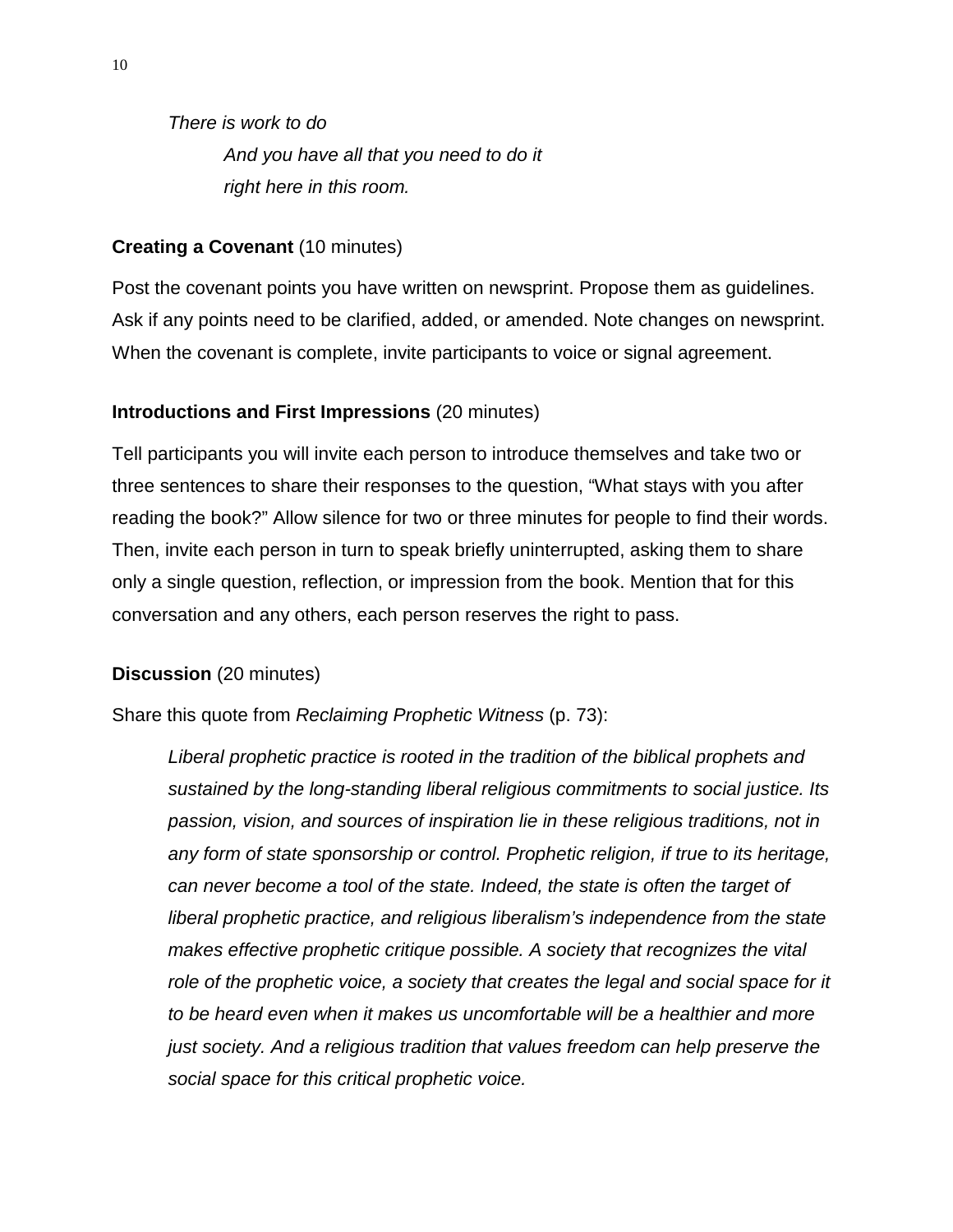Lead a discussion, using the questions you have posted.

## **Sharing** (35 minutes)

Post the newsprint with the reflection and sharing questions. Invite participants to relate a personal experience with critiquing society and advocating for justice. Ask them to reflect on how prophetic witness did or might have played a role in their stance and their actions at the time. Read aloud the questions you have posted. Allow silence for two or three minutes for people to find their words. Then, invite each person in turn to speak uninterrupted, asking them to share their stories. If there is time after all have spoken, invite conversation and discussion. Remind them that the group has covenanted to speak from personal experience and perspectives, rather than challenging the validity of another's experiences and perspectives.

## **Closing** (2 minutes)

Extinguish the chalice and share these words from Dan McKanan's forward to the book  $(p \text{ vii} - \text{viii})$ :

*In times like these, prophets must speak loudly, clearly, and with many voices. We need prophets of economics to explain the cascading consequences of inequality and envision workplace democracy and socially responsible investment. We need prophets of science who can track the steady increase in global temperatures, chart its implications, and convey the urgency of those implications to policymakers. We need prophets of the arts to express their vision for social renewal in stirring songs and inspiring stories. We need prophets who testify to the human costs of inequality and oppression, and tell their stories of how individuals and communities are fighting back. And, of course, we need prophets of faith to bring the rich resources of religion into the struggle, making ancient traditions new by applying them to today's challenges.*

Invite participants to observe this week the ways in which public advocacy about an issue of concern to them is framed. On what values do social critiques and justice arguments rest?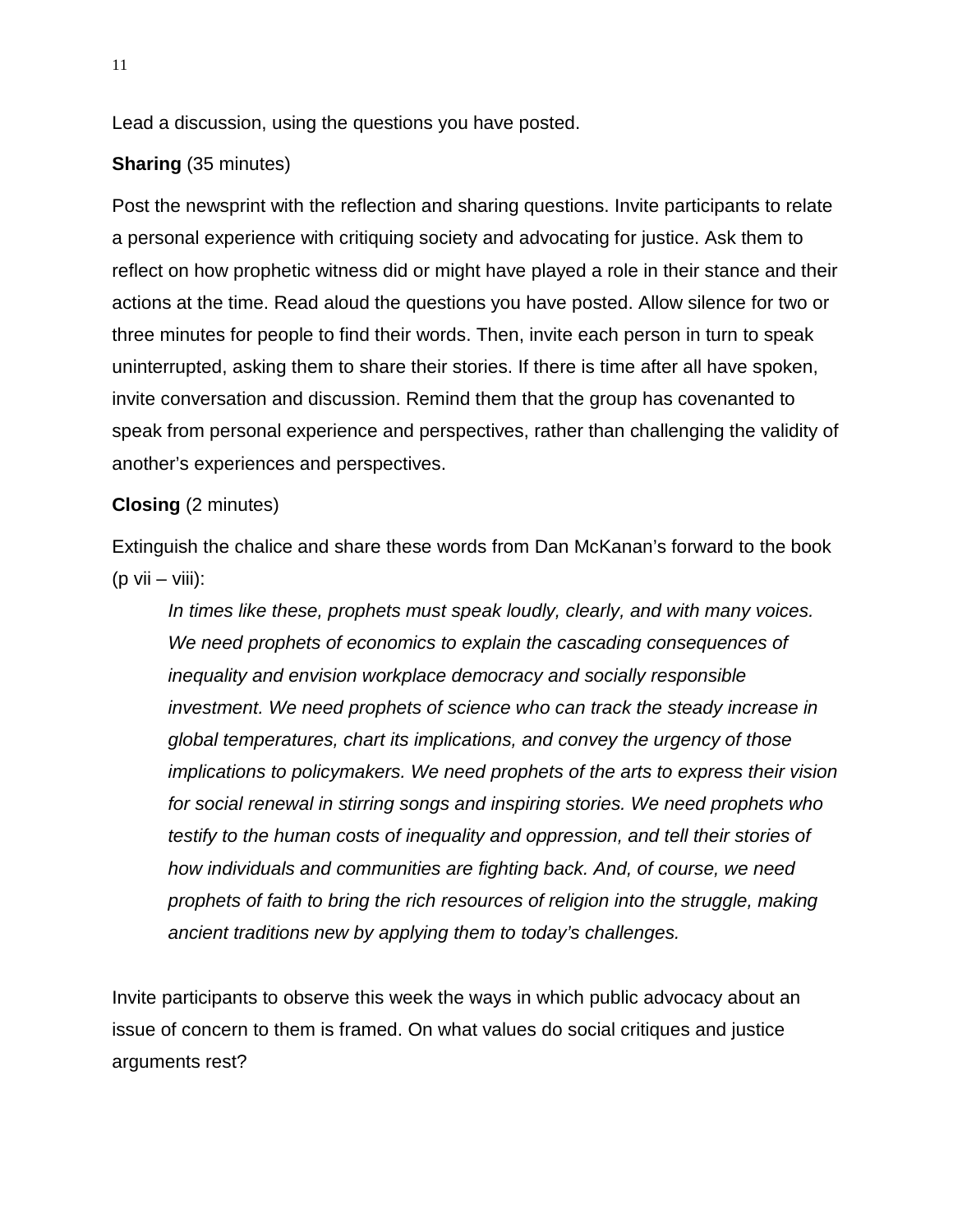## **Session 2**

#### **Materials**

- Chalice, candle and lighter or LED battery-operated candle
- Newsprint, markers, and tape
- Covenant from Session 1

#### **Preparation**

- Post the covenant from Session 1
- Write on newsprint, and post:
	- o What did you notice this week about how debates over issues are framed in the public square?
	- o When ethical or moral arguments are made? On what sources or beliefs do they draw?
	- o What religious moral arguments are being made? Did you discover moral or ethical arguments being made based on religious understandings with which you agree? With which you disagree?
	- o What moral or ethical arguments seem to be missing or unspoken in public debates regarding this issue?

#### **Description**

## **Chalice Lighting/Opening Reading** (5 minutes)

Light the chalice and offer these words by the Rev. Victoria Safford, from *[A People So](http://www.uuabookstore.org/productdetails.cfm?PC=3433)  [Bold](http://www.uuabookstore.org/productdetails.cfm?PC=3433)* (Skinner House, 2009); used with permission.

*On those occasions when the weight of the world is closing in and the evidence against hope mounts as I read the news, when I start confusing cynicism with pragmatism and begin muttering miserable, unrepeatable things as the radio, when I sigh, "I'm so tired, I'm so discouraged" – at those times, my partner, Ross, will say, in the kindest possible way, "What kind of self-indulgent whining is this? What kind of entitled grandiosity of privilege is this, to think that you or I or anyone has the right to sever the bright thread of hope, the tradition of dedication*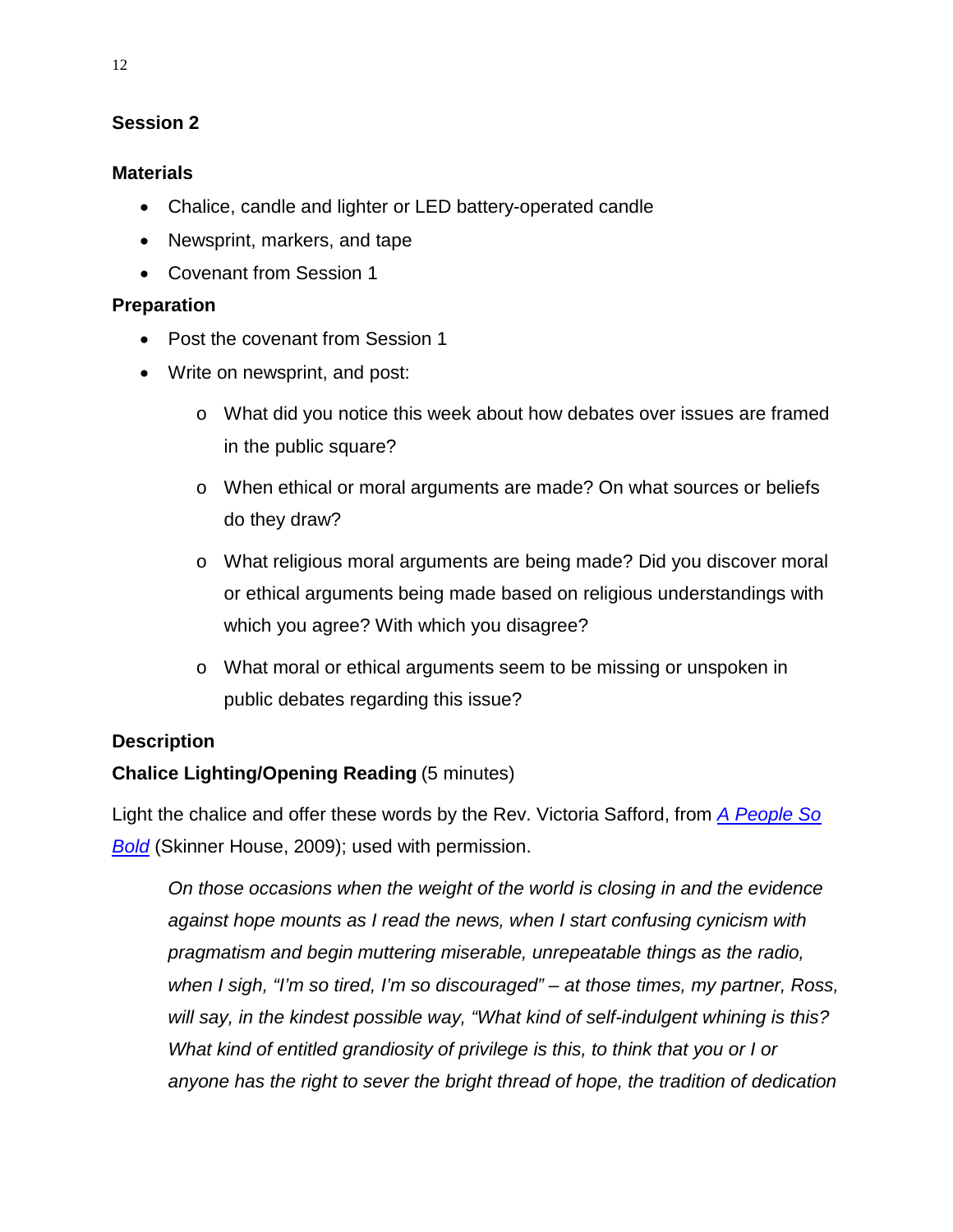*to the common good and faith in people's power to imagine great change, to imagine and take great risks? There is a beautiful, proud history of work for human rights and freedom, for social change and peace and protection of the earth. This is the story in which we choose to stand. This is not the story of oppression and imperialism and militarism and corporate greed and plunder, but that alternative story, equally true, of those who lived their lives and gave their lives for love, for a difficult and truly patriotic ideal – liberty and justice for all. This is an ideal that is gradually gathering up everyone – women and slaves and indigenous people; children and elders and the poor and the sick; the mentally ill; the workers, the farmers, the immigrants; those fighting for human rights and civil rights, for public schools and pluralism; every person, gay or straight, who would sit at the welcome table. We're only here to pass this story on," Ross tells me. "all you have to do it keep the fire burning for a little while, stoke it with your life, don't allow it to go out, and pass it on. You have no right to put it out." Not in so many words- but that's about what Ross will say.*

Review the covenant from Session 1.

#### **Discussion** (20 minutes)

Invite people to share their observations concerning debates about current events and issues. Lead a discussion using the posted questions to guide you.

#### **Discussion** (25 minutes)

#### Read this excerpt from *Reclaiming Prophetic Witness* (p. 32-33)

*Religious liberals today may also be reluctant to speak religiously in public contexts because they don't want to seem "too religious." Over the past quarter century, the most visible and vocal religious groups in the United States have been those of the religious right. Many of these groups aggressively link conservative or fundamentalist theologies to conservative political agendas that liberals rightly perceive as creating threats to basic liberties, including religious liberty. Religious liberals can all too easily buy into the widespread but erroneous assumption that if you're religious, you must be conservative. Religious liberals*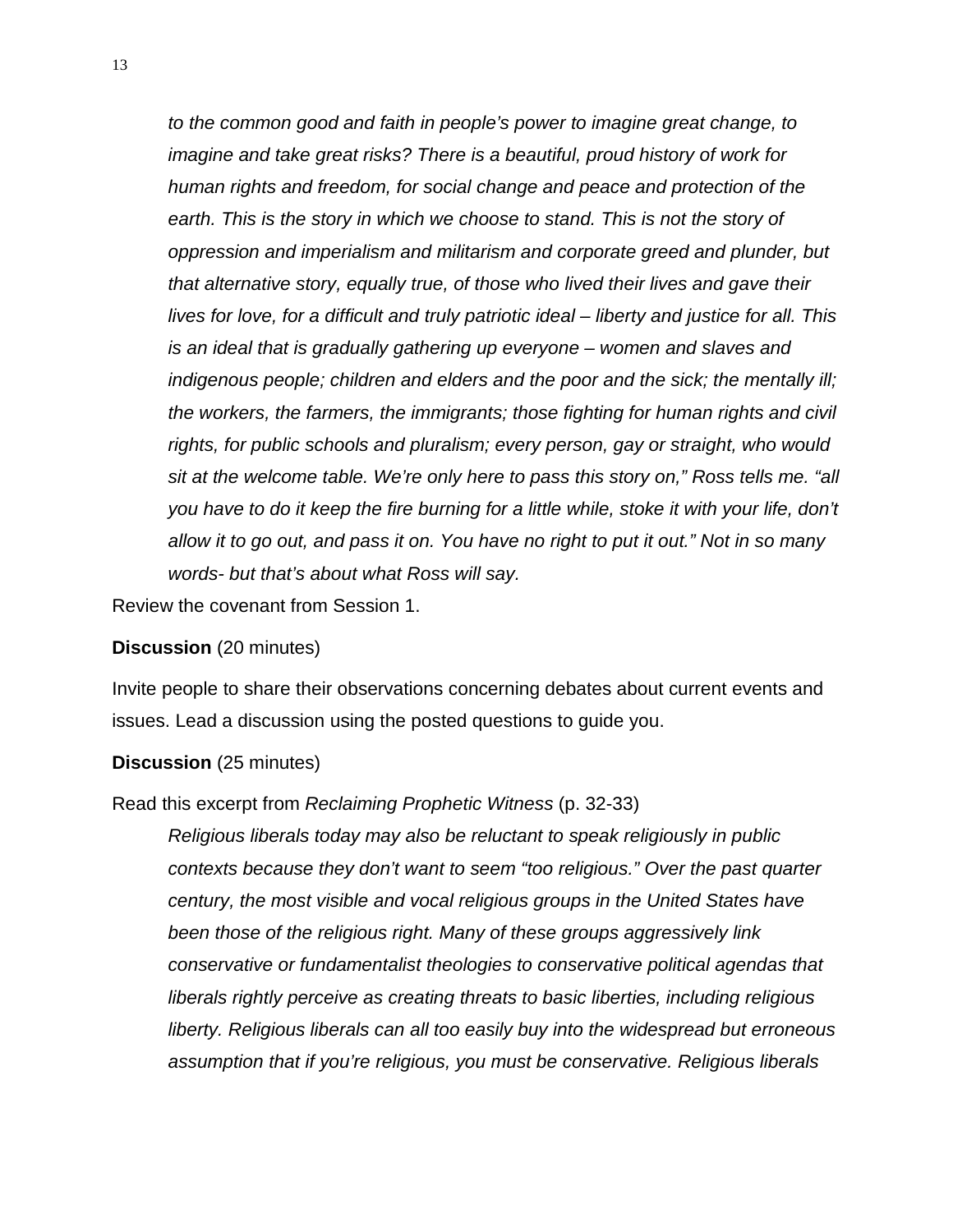*understandably want to avoid being perceived as conservative, so they keep quiet about their faith…*

*…[In addition, religious liberals] are heirs of the philosophical tradition that separates religion and politics. Some people think that this tradition requires not only the institutional separation of church and state but also a kind of intellectual separation of religious ideas and political deliberation…The danger is that delegitimizing public religious discourse encourages religious liberals to disguise their religious commitments and rationalizes their reluctance to speak publicly using religious language, thus undermining both clarity and the conviction of their message, and in turn weakening the liberal prophetic voice.*

Lead a discussion, asking:

- How well does Rasor's assessment match with your own experience?
- Have your concerns about the faith-based arguments advanced by religious conservatives led you to shy away from making your own faith-based arguments?
- What concerns do you have (if any) about offering religious arguments in the public square?

Invite people to share specific stories and examples. Allow about 15 minutes for this part of the discussion.

Then say, "Rasor suggests a different way to look at the issue. He says that fundamental to democratic principles is that people give reasons for their public positions. He further states that our prophetic witness would be both powerful and accessible if we included both faith-based reasons and democratic principles reasons in our arguments."

Lead a discussion, asking:

• How might it change your speaking, writing, and witnessing on public issues if you included both faith-based reasons and democratic principles reasons for your positions?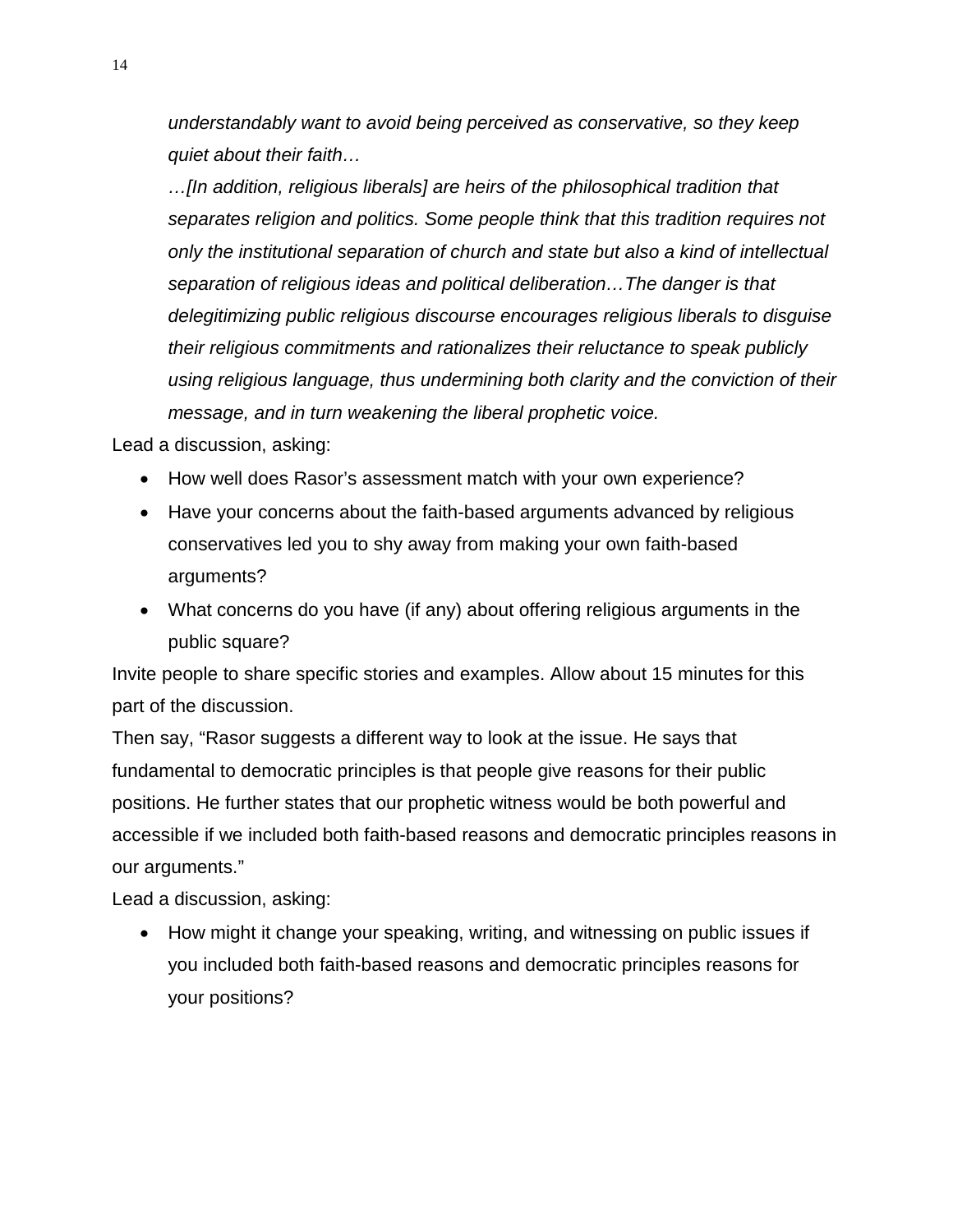**Sharing** (35 minutes)

Share this passage from *Reclaiming Prophetic Witness* (p. 19-20):

*Another dimension of liberalism's posture of engagement is its tendency to blur the distinction between religion and culture. This blurring is intentional. Religious liberals regard any separation of religion and culture as artificial and refuse to create moral distinctions between them. While this approach supports the social engagement required for prophetic practice, it also points to an important problem. Critics contend that liberalism's cultural orientation amounts to a total capitulation to culture. This critique is misguided; religious liberalism's core theological commitments do support a clear prophetic stance. But the liberal refusal to draw a sharp line between religion and culture can make it difficult to maintain the necessary theological clarity needed to ground an effective prophetic voice.* 

Say, "In particular, Rasor talks about two 'theologies' that dominate the U.S. American cultural experience: the theology of redemptive violence and the theology of free-market fundamentalism. Using the theological term 'soteriology,' which means 'what saves us' he points out two dominant cultural narratives in which U.S. Americans are immersed: 1.) bad violence must be overcome by good violence; 2.) the free market creates order and balance."

Invite participants to reflect on how they have been influenced by the two cultural theologies that Rasor names—through media, conversation, narrative, and experience. Invite them to share, one at a time without interruption, reflections on the influence of these theologies on their lives, as well as times and ways in which they have been able to effectively critique these theologies. Remind them that the group has covenanted to speak from personal experience and perspectives, rather than challenging the validity of another's experiences and perspectives. If there is time after all have spoken, invite conversation and discussion, asking, "How might your faith commitments help you to better see the ways in which you are enmeshed in cultural theologies that might be at odds with liberal religious perspectives?"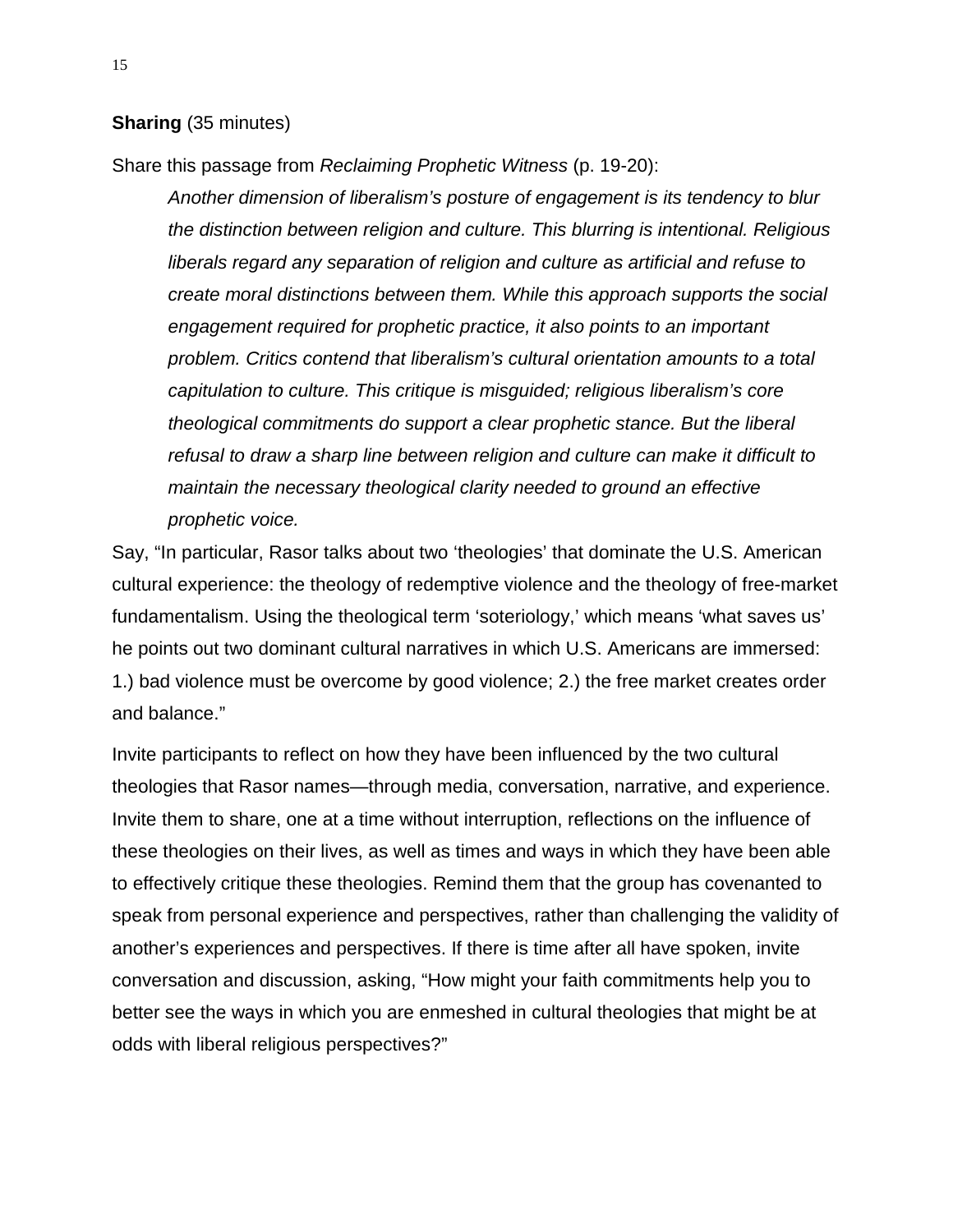## **Closing** (5 minutes)

Share these words, taken from "Benediction," by the Rev.Louise Green, from *A People So Bold*; used with permission.

## *Who is the prophet in these urgent times?*

*You are the prophet, for there may be no other who will speak and act now. The prophet hears and responds to an insistent and urgent inner voice. The prophet speaks from an internal fountain, giving voice to another's silence. The prophet sees and expressed in uncommon ways, upsetting the status quo. The prophet sends the wake-up call in the present, to shape the future.*

## **Session 3**

## **Materials**

- Chalice, candle and lighter or LED battery-operated candle
- Newsprint, markers, and tape
- Covenant from Session 1

## **Preparation**

- Post covenant from Session 1
- Title a piece of newsprint, "Core Theological Principles of Religious Liberals." Write this list and post:
	- o The fundamental unity and interdependence of all existence
	- o The transforming power of love
	- o The inherent worth and dignity of all persons
	- o Human freedom
	- o Rejection of moral dualism (rejecting the sharp separation of good and evil, refusing to assign individuals and nations to one category or the other)
	- o Social justice- enable all to live with dignity and respect
	- o Cooperative power- persuasion over coercion
	- o Religious freedom
	- o Theological openness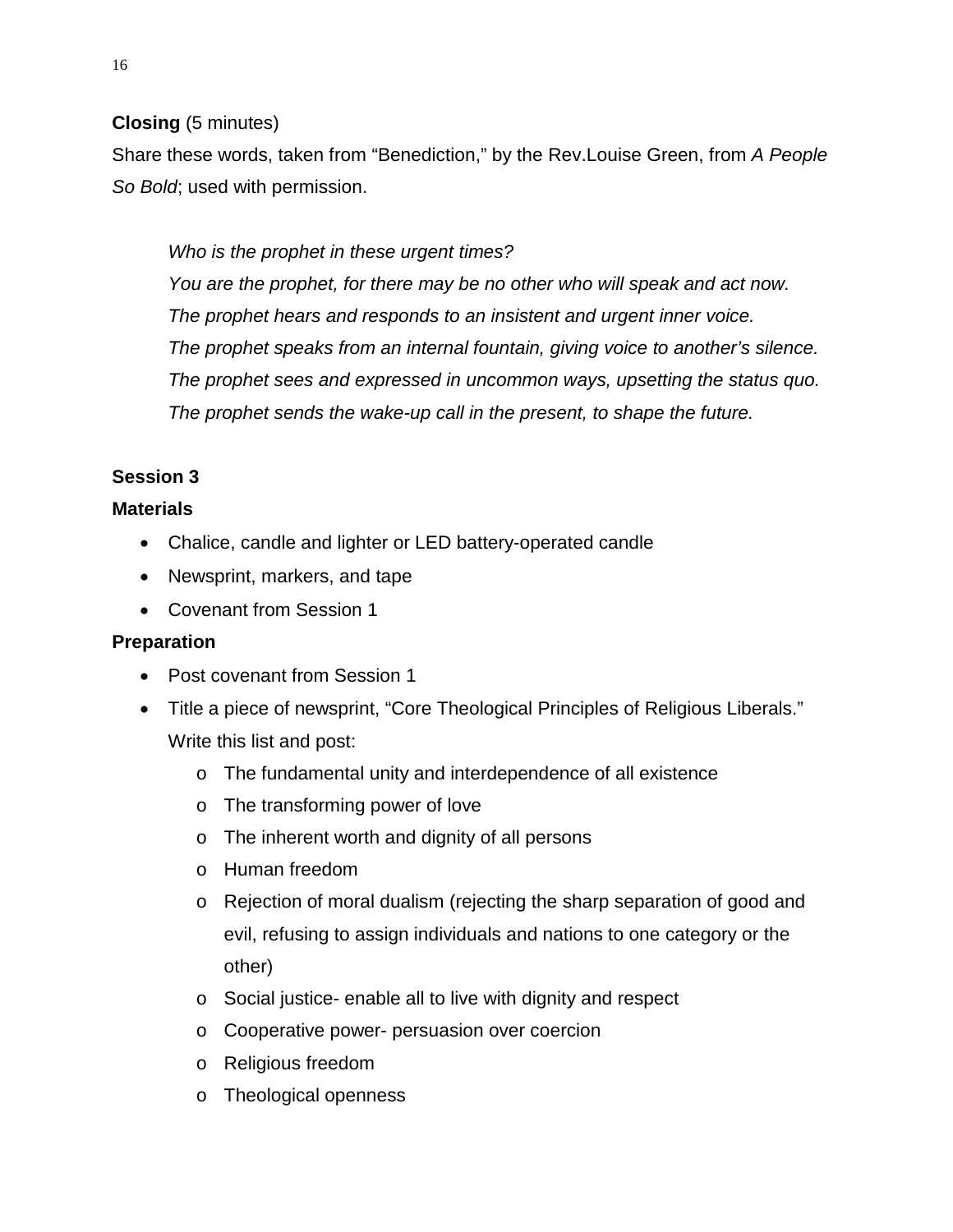## **Chalice Lighting/Opening Reading** (5 minutes)

Light the chalice and share these words, adapted from an essay by the Rev. Meg Riley, from *A People So Bold*: used with permission.

*Our congregations [and faith communities] must be places where hope is understood as an existential choice, cultivated as a spiritual discipline, and offered through concrete forms of action. Prophetic congregations [and faith communities] put forward multiple opportunities for existential hope to emerge from joint action – people bearing together what we cannot bear alone. Often this begins with simply witnessing what seems awful – witnessing it with others instead of alone at the computer. It begins with watching what gives life and what drains life, and naming it in community. Then, as the Hebrew scriptures tell us in Deuteronomy 30:19, it requires choosing: "I have set before you life and death, blessings and curses. Choose life."…*

*Prophetic UU congregations are grounded in centuries-old theologies, which teach that we have the power and responsibility to cocreate what is holy. They are communities where we and others are deeply valued and mutually known. Prophetic congregations [and communities] refuse to accept brokenness as a final answer, but work from realistic hope, choosing life, choosing to be a blessing.* 

## **Discussion** (40 minutes)

Post the list of core theological principles of most religious liberals. Lead a discussion, asking, "Do you agree with Rasor? Are your Unitarian Universalist religious values reflected in this list?" Allow 20 minutes for this part of the discussion.

Then say, "Rasor points out that there are many points of agreement between the core theological principles of religious liberals and the values that underlie democratic political structures. He cautions against religious identity becoming *'*so thin that liberal religion becomes indistinguishable from liberal politics.'" Lead a discussion using these questions:

• How are democratic values (small d) the same as religious liberal values? How do they differ?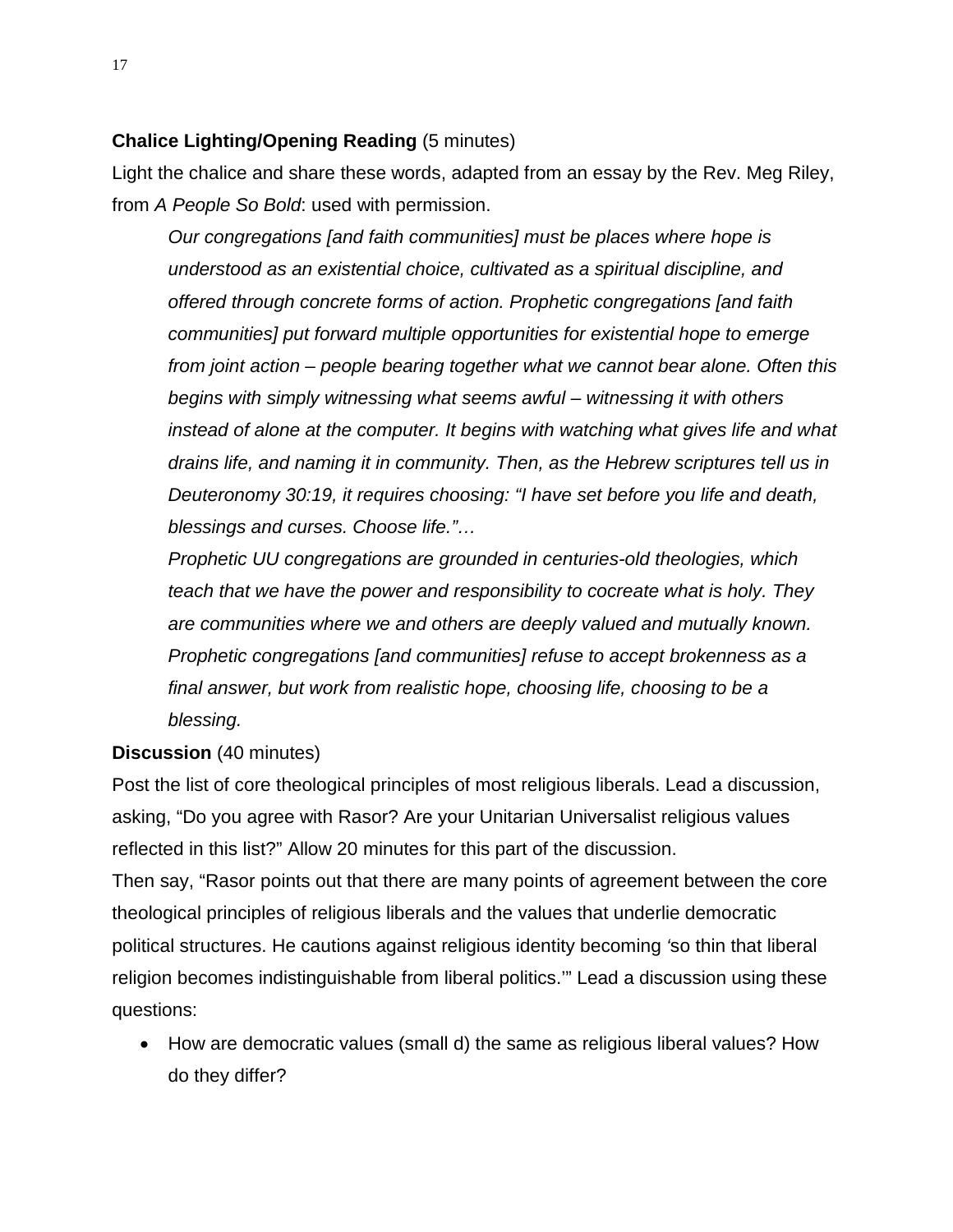• How do we maintain a prophetic stance based on religious values without becoming too closely identified with political candidates or parties? Why is it important to do so?

#### **Reflection and Sharing** (20 minutes)

Read this passage from *Reclaiming Prophetic Witness* (p. 51-52):

*At a minimum, religious liberals need to be clearer and more intentional about the religious dimensions of our convictions. We can look at our complex tangle of motivations and try to discern how our religious commitments fit. We can say to ourselves, "Yes, my commitment to social justice is based at least partly on my religious convictions," and then try to express them in ways that address specific situations.*

*…When we speak publicly, we can be intentional about saying that there are religious reasons, and that they matter.* 

Ask, "How comfortable are you in naming religious reasons for your convictions in conversation with family and friends, in social media, and in public meetings or witness events? What help do you need from your faith community to be able to do that more effectively?" Invite people to share their responses, one at a time without interruption. If there is time after all have spoken, invite conversation.

#### **Discussion** (20 minutes)

Invite participants to consider one or more justice issues of importance to their congregation. How can they reclaim prophetic witness in their work on that issue, naming faith-based values as well as political values in their public reason-giving. Consider making a commitment to read a second book particular to the chosen issue and discuss together how to frame faith-based reasons to support justice advocacy. Here are some suggestions, drawn from the excellent selection of nominees for the 2014-2015 UUA Common Read:

#### **Global Warming and Climate Change**

*[Early Spring: An Ecologist and Her Children Awake to a Warming World](http://www.uuabookstore.org/productdetails.cfm?PC=3465)* by Amy Seidl (Beacon Press, 2009)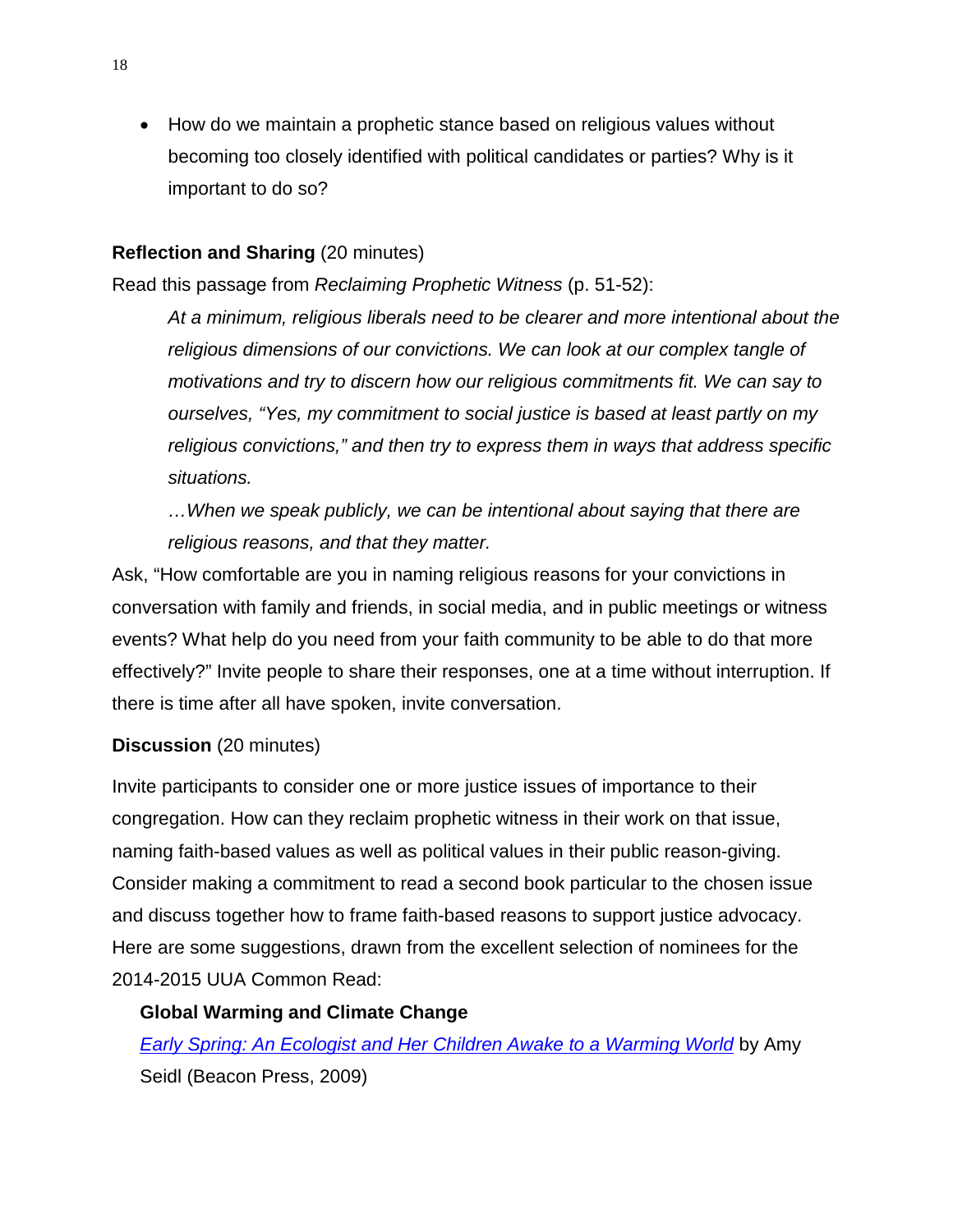## **Voting Rights and Civil Rights**

*[The Selma Awakening: How the Civil Rights Movement Tested and Changed](http://www.uuabookstore.org/productdetails.cfm?PC=2088)  [Unitarian Universalism](http://www.uuabookstore.org/productdetails.cfm?PC=2088)* by Mark Morrison-Reed (Skinner House, 2014) *[Gather at the Table: The Healing Journey of a Daughter of Slavery and a Son of the](http://www.uuabookstore.org/productdetails.cfm?PC=3747)  [Slave Trade](http://www.uuabookstore.org/productdetails.cfm?PC=3747)* by Thomas Norman DeWolf and Sharon Leslie Morgan (Beacon Press, 2013)

## **Immigration Justice**

*[Hunting Season: Immigration and Murder in an All-American Town](http://www.beacon.org/Hunting-Season-P1053.aspx)* by Mirta Ojito (Beacon Press, 2013)

**Faith-based Justice Advocacy Partnerships**

*[Not For Ourselves Alone: Theological Essays on Relationship](http://www.uuabookstore.org/productdetails.cfm?PC=3821)* by Burton D. Carley and Laurel Hallman (Skinner House, 2014)

*[Active Hope: How to Face the Mess We're in Without Going Crazy](http://www.activehope.info/)* by Joanna Macy

and Chris Johnstone (New World Library, 2012)

How might faith-based prophetic witness about the issue become part of your worship and education as well as your witness in the public square? Which individuals and groups are key to strengthening your witness for justice? Ask individual participants to commit to specific actions and timelines to bring others into the conversation and/or to plan and publicize a second book reading and discussion to help frame your prophetic witness in terms of religious commitments and values.

**Closing** (5 minutes)

Share "Prayer for Living in Tension" by the Rev. Joseph M. Cherry, from *[Voices from](http://www.uuabookstore.org/productdetails.cfm?PC=3599)  [the Margins](http://www.uuabookstore.org/productdetails.cfm?PC=3599)* (Skinner House, 2012); used with permission.

*If we have any hope of transforming the world and changing ourselves, we must be bold enough to step into our discomfort, brave enough to be clumsy there, loving enough to forgive ourselves and others.*